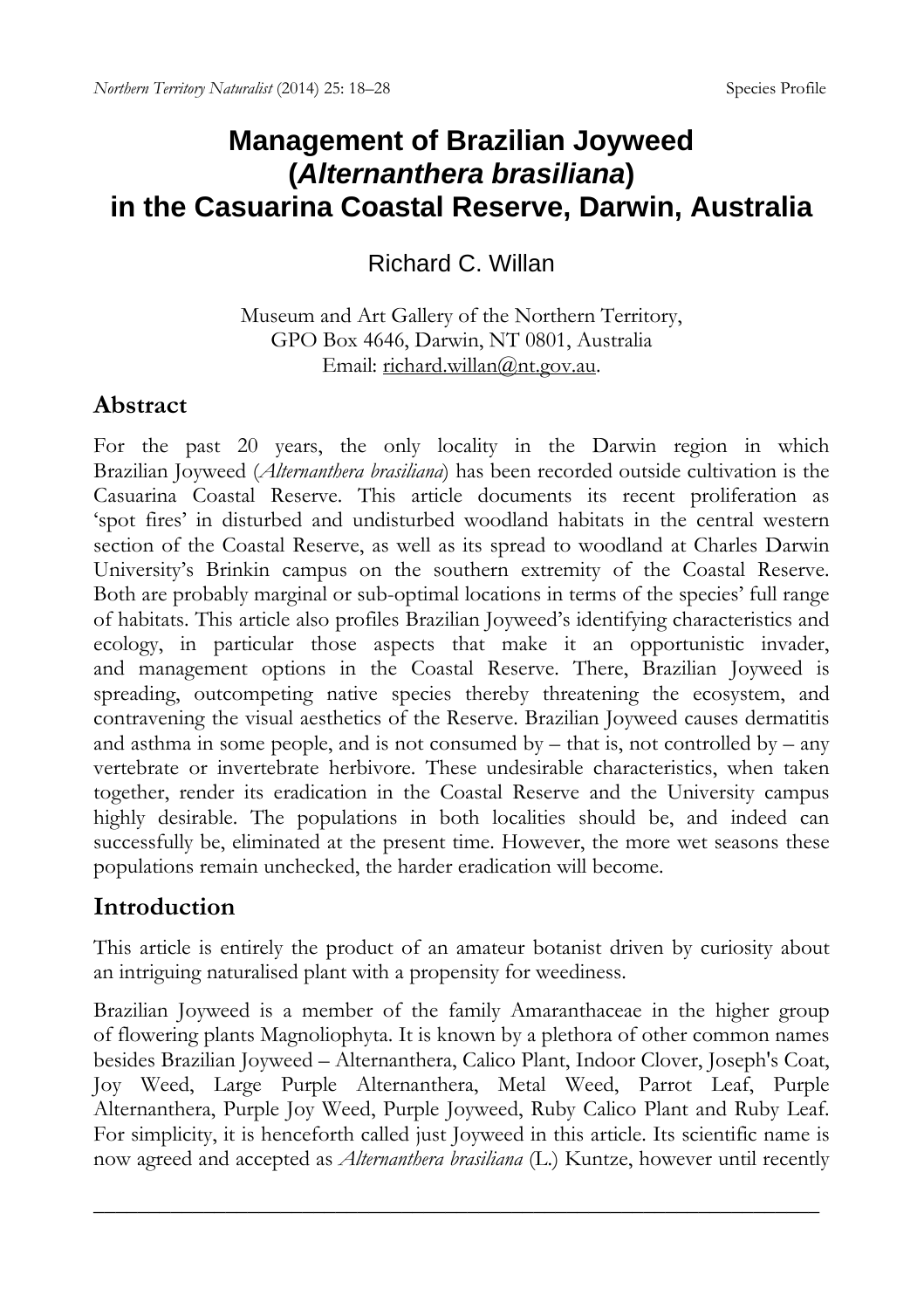it was known in the Northern Territory Herbarium's database under its synonym *Alternanthera dentata* (Mönch) Stuchlik ex R. E. Fr.; cultivar rubra (Ian Cowie, pers comm.). This name, or at least just *Alternanthera dentata*, appears in the present Plan of Management for the Casuarina Coastal Reserve (Parks and Wildlife Commission of the Northern Territory 2002: Appendix 2).

Joyweed is native to (i.e. its original geographical range encompasses) southern Mexico, Central America (i.e. Belize, Guatemala and Nicaragua), the Caribbean and tropical South America (i.e. French Guiana, Guyana, Surinam, Venezuela, Brazil, Colombia, Ecuador and eastern Peru). Some reports state that, besides tropical America, it is also "native to tropical and subtropical regions of Australia" (e.g. Kumar *et al.* 2011: 41–43), but that statement is completely incorrect (Barker & Telford 2013). The error might have originated through confusion of the terms native and naturalised by scientists whose first language is not English. I am unable to track down the original source of this error, but it certainly should not be perpetuated. Joyweed has been widely transported by humans and cultivated beyond its original range, and is now naturalised (technically botanists use this term to mean this species has demonstrated the ability to reproduce in the wild unassisted by humans in places where it has been introduced beyond its original geographical range) in the southeastern United States of America (i.e. Florida), South Africa, India, some Pacific islands (e.g. Hawaii, Niue, Pitcairn Islands, Cook Islands, French Polynesia, and Palau), Singapore (Graham Brown, pers. comm.) and in tropical northern Australia. In tropical northern Australia it now occurs in the Kimberley region and the Top End (i.e. East Alligator River floodplain, Tiwi Islands and coastal communities out to, and including, Alyangula on Groote Eylandt) (Ian Cowie, pers comm.) (Figure 1), as well as northern Queensland. Joyweed is cultivated in a few suburban gardens and schools in the Darwin region, but I have never seen it being sold at the Darwin markets as an ornamental plant or as a herb (pers. obs.). Indeed, it is not recommended by the Nursery and Garden Industry of the Northern Territory because it can quickly spread out of control (Nursery & Garden Industry Australia 2009).

Popular medicine has endowed Joyweed with numerous beneficial properties as treatments for coughs, diarrhoea, inflammation, infections, wounds, tumours, night blindness and hazy vision (Kumar *et al.* 2011). Western literature also demonstrates that Joyweed possesses many pharmacologically active chemicals that provide analgesia, improve wound healing, and have antitumour, immunosuppressant and antimicrobial activity (Kumar *et al.* 2011). Indeed, rigorous scientific experiments have elucidated the compounds responsible for this bioactivity (e.g. Barua *et al.* 2012). On the other hand, there are some negative effects. Contact with the plant causes asthma and dermatitis in some people. I experience dermatitis when brushing my skin against the 'flowers', and interestingly, the symptoms seem to be exacerbated on repeated contact.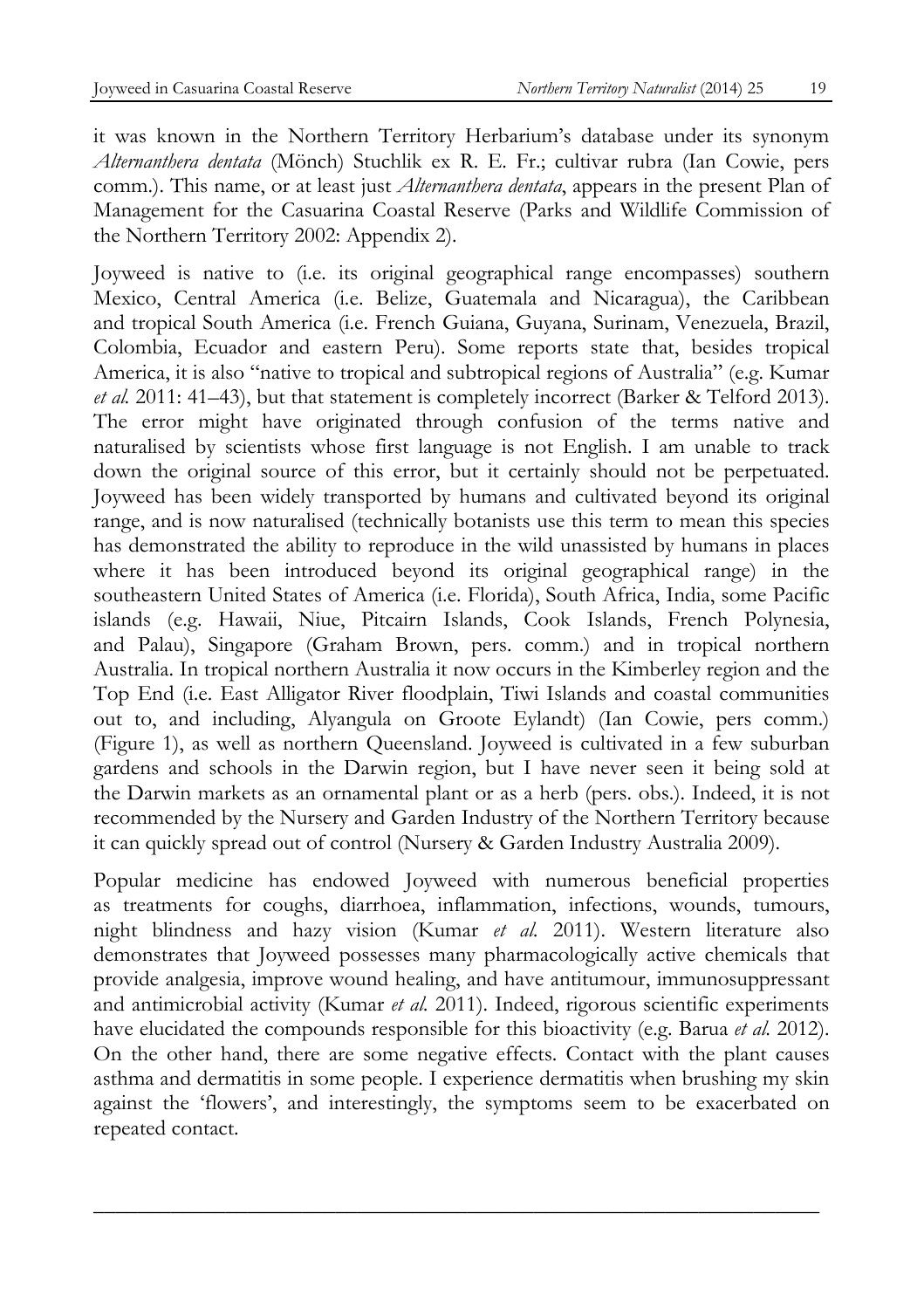



**Figure 1.** Map of the northern half of the Northern Territory showing present distribution of *Alternanthera brasiliana*. Records are indicated by black triangles. Map, based on data in the Northern Territory Herbarium, courtesy Louis Elliott.

#### **Identifying characters**

Joyweed is a lax, soft-stemmed, shallow-rooted, perennial herb. It grows in a variety of soil types and habitats. Infestations in the Casuarina Coastal Reserve are most often noticed on the margin of dry woodland where it is conspicuous because of its rich maroon stems/leaves and vivid white 'flowers' (Figures 2–7). However, it can also thrive out of sight under deep shade in closed-canopy forest. In full sun and without support from neighbouring plants, Joyweed grows in a dense monospecific stand seldom exceeding 60 cm high. In contrast, in semi-shade and supported by the introduced Coffee Bush (*Leucaena leucocephala*) and/or the introduced vine Centro (*Centrosema molle*) and/or the native vine Supplejack (*Flagellaria indica*), it grows less densely but considerably taller (up to 2.5 m high). It is claimed it can grow to 4 m overseas (Institute of Pacific Islands Forestry 2010).

The stems (Figures 5, 7) are rounded with longitudinal ridges, and are rich maroon in colour. The nodes are (weakly to strongly) swollen, particularly on older plants, and the internodes are up to 15 cm long. The leaves are arranged on the stem in a decussate arrangement, that is, they are arranged in pairs opposite to those above or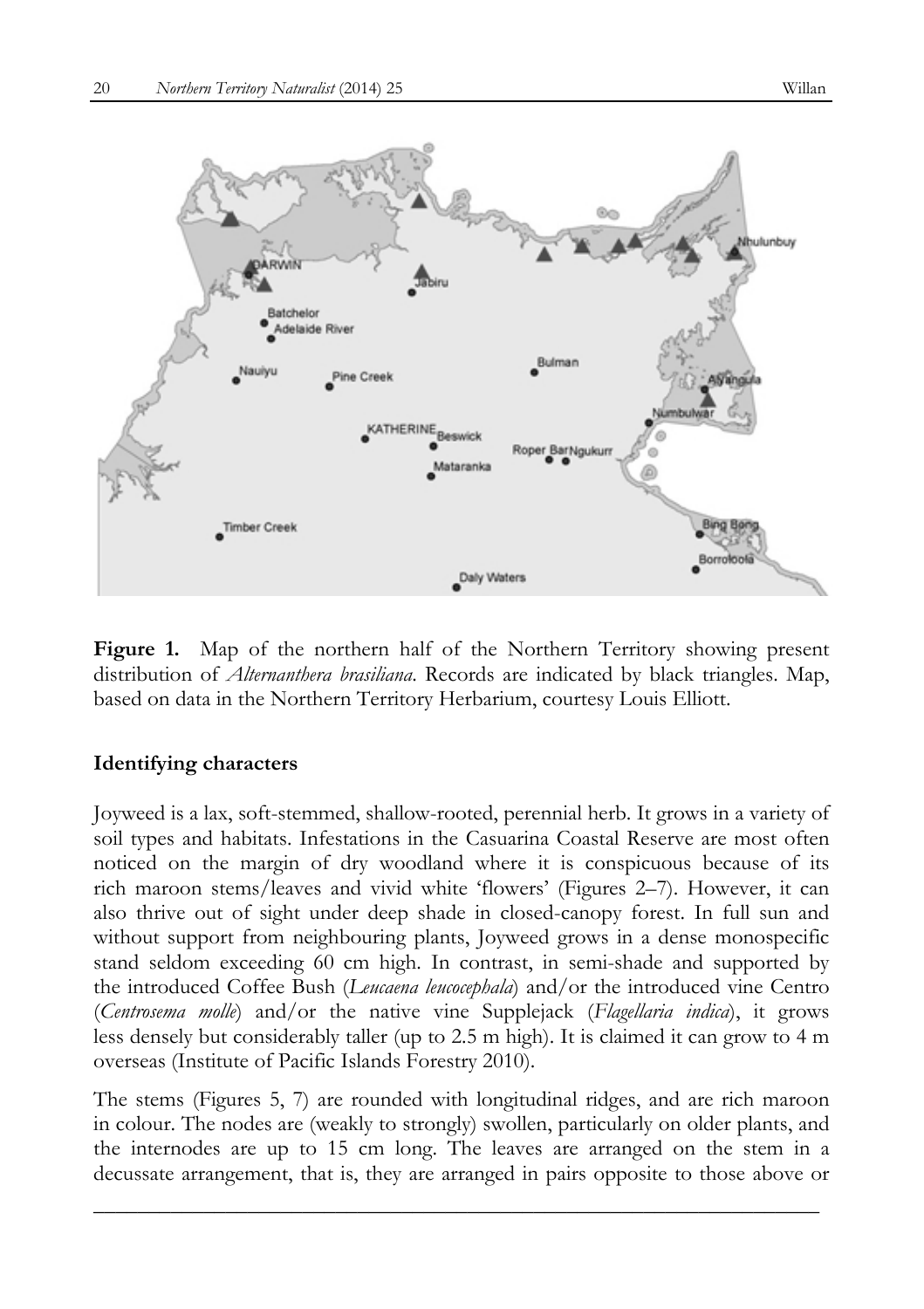below resulting in four vertical rows. The leaves are soft, simple and shortly petiolate with a distinct dorsal channel. The leaf blades are smooth, lanceolate to ovate, and each is drawn out into a long pointed tip. The leaves are maroon when the plant is growing in full sun, but dull greenish purple when in shade. The main veins on the undersurface of the leaves, including the marginal vein, are rich maroon like the stem, so the undersurface of a leaf looks maroon all over. Microscopic study reveals sparse (20–50 in total per leaf), irregularly scattered, maroon glands confined to the undersurface of the leaves. The stems and leaves have numerous, microscopic, straight (never barbed) white hairs.

The white, pea-sized (0.7–1 cm high) 'flowers', which resemble miniature button chrysanthemums, are the most interesting part of Joyweed because their apparent simplicity belies considerable complexity. The 'flowers' (Figures 6, 7) are really an aggregation of about 60 individual, bisexual, microscopic flowers and accompanying bracteoles. These flowers and bracteoles are arranged in tight, paper-rough, chaff-like groups (botanically correctly called cymes, and that term will be used in this context for the rest of this article with 'flower' referring to the individual flowers constituting the cyme). The cymes are on short stalks in the leaf axils and also on long apical stalks (up to 15 cm long). In other words, they are produced both axially and terminally on the same plant (Figure 3). A very small plant only 30 mm high will sport one single apical cyme (Figure 4).

Two bracteoles are present at the base of the flower (in the proper sense) itself, but they are not actually part of the flower. The bracteoles are stiff, upright, white, hairy, and sharply keeled (3.5 mm in length) with the upper edge jagged like a deeply toothed saw. The flower proper consists of five tepals (whether they are sepals or petals can only be determined by histological investigation so the neutral term 'tepals' is used for them) plus the androecium. The five tepals are identical, stiff, upright, hairy, and they measure 3 mm in length. Taken together, the tepals resemble a newly-opened tulip flower with the tips of the petals almost touching at the top. The androecium consists of five, sharply pointed, pale white staminodes alternating with the brownish, short-stalked anthers (1 mm high) in a zigzag arrangement. The relatively large ovary is unilocular and it is pale green when unripe. As the seed ripens it becomes brown and the surrounding tepals also become dry and brown and quite tough, but they still shroud the brown seed in a 'cocoon'. Eventually the whole flower (i.e. the seed plus the surrounding tepals) falls from the cyme. The bracteoles are not shed and they remain exactly as they were previously whilst other flowers higher up on the cyme become mature.

To test whether Joyweed yields any dyes in polar and non-polar solvents, the author diced stems, leaves and cymes coarsely, and immersed pieces separately in either boiling water or 100% ethanol. Only the stems produced a very pale pink dye after one hour's immersion in boiling water.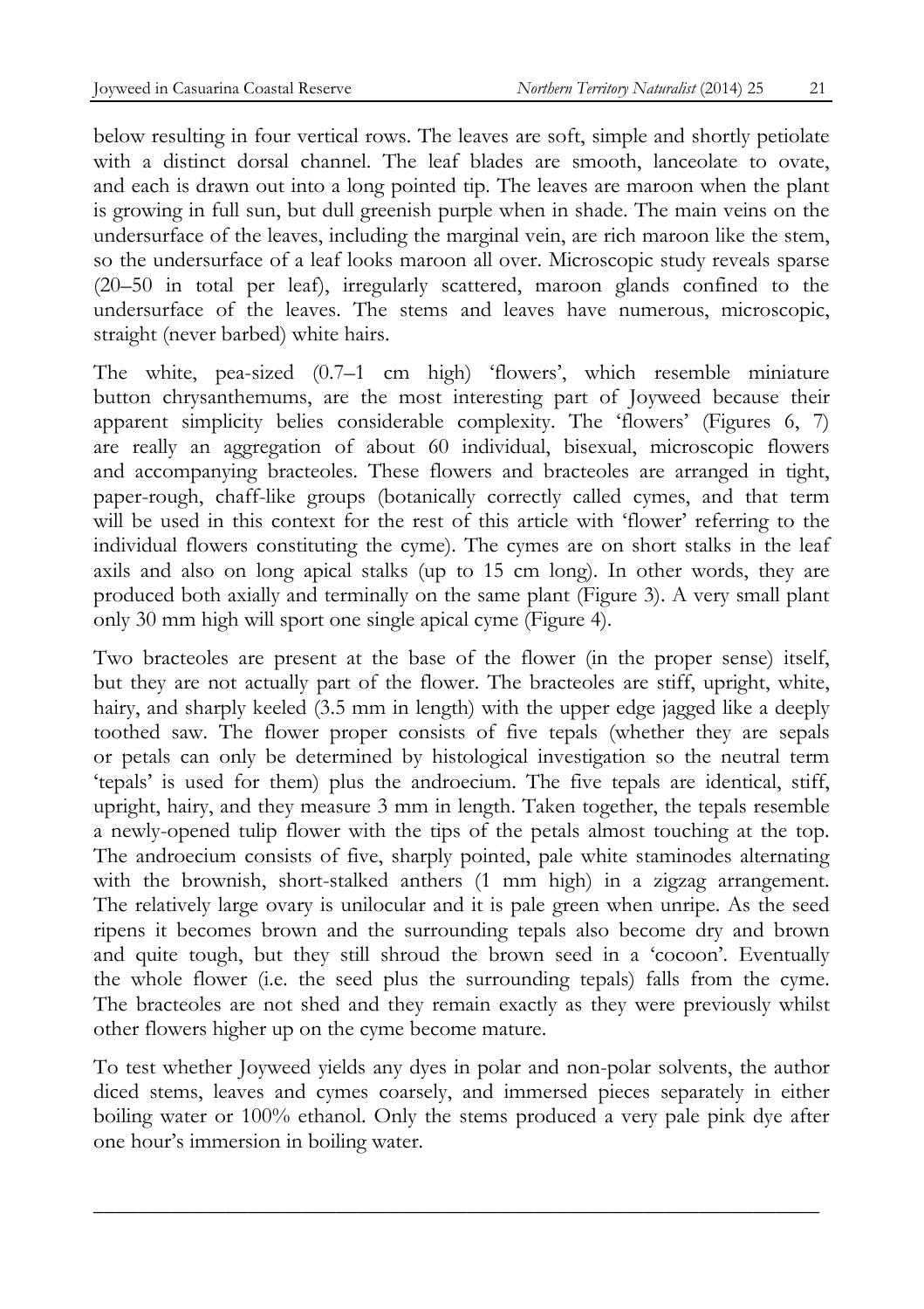

\_\_\_\_\_\_\_\_\_\_\_\_\_\_\_\_\_\_\_\_\_\_\_\_\_\_\_\_\_\_\_\_\_\_\_\_\_\_\_\_\_\_\_\_\_\_\_\_\_\_\_\_\_\_\_\_\_\_\_\_\_\_\_\_\_\_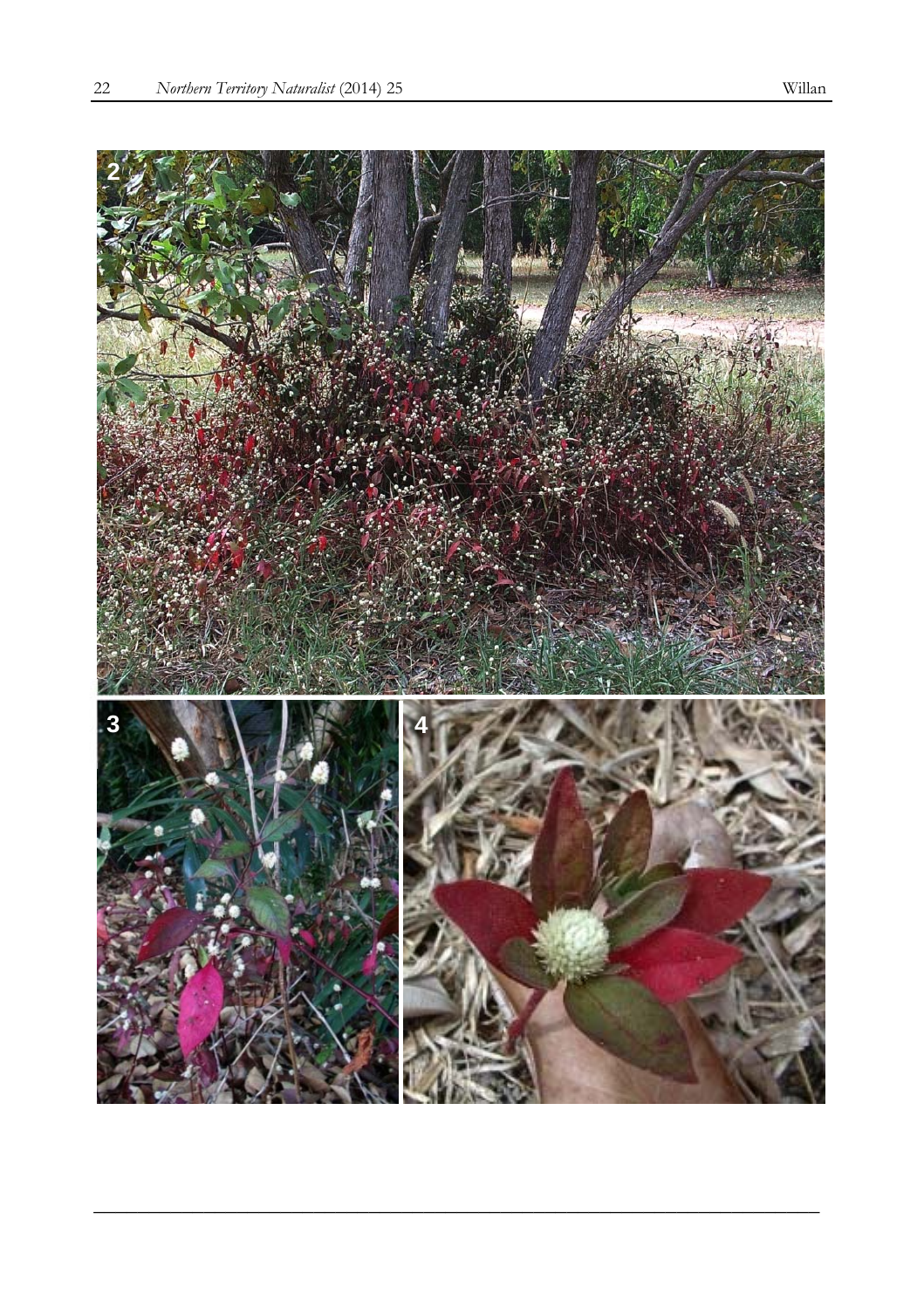

**Figure 2.** *Alternanthera brasiliana* growing in partial shade with mature cymes. Note the small clump of Annual Mission Grass (*Cenchrus pedicellatus*) in the bottom right of the photograph. Casuarina Coastal Reserve, June 2013. (Neil Wright)

**Figure 3.** Single upper stem of *Alternanthera brasiliana* growing in partial shade showing leaves and mature cymes. Note the arrangement of the cymes with axillary ones being predominant on the lower section of the stem and terminal ones being predominant on the upper section of the stem. Charles Darwin University Campus, July 2013. (Neil Wright)

**Figure 4.** A very small plant of *Alternanthera brasiliana* only 30 mm high produces a single terminal cyme. Casuarina Coastal Reserve, June 2013. (Neil Wright)

**Figure 5.** When growing in full sun, *Alternanthera brasiliana* drops its leaves in the middle of the dry season as an adaptation to water loss. Casuarina Coastal Reserve, July 2013. (Neil Wright)

**Figure 6.** The 'flowers' of *Alternanthera brasiliana* consist of densely packed and highly structured groups of real flowers and bracteoles, hence they should be correctly called cymes. Casuarina Coastal Reserve, June 2013. (Neil Wright)

 $\overline{\phantom{a}}$  , and the contract of the contract of the contract of the contract of the contract of the contract of the contract of the contract of the contract of the contract of the contract of the contract of the contrac **Figure 7.** Detail of stem and two axillary cymes of *Alternanthera brasiliana*. Casuarina Coastal Reserve, June 2013. (Neil Wright)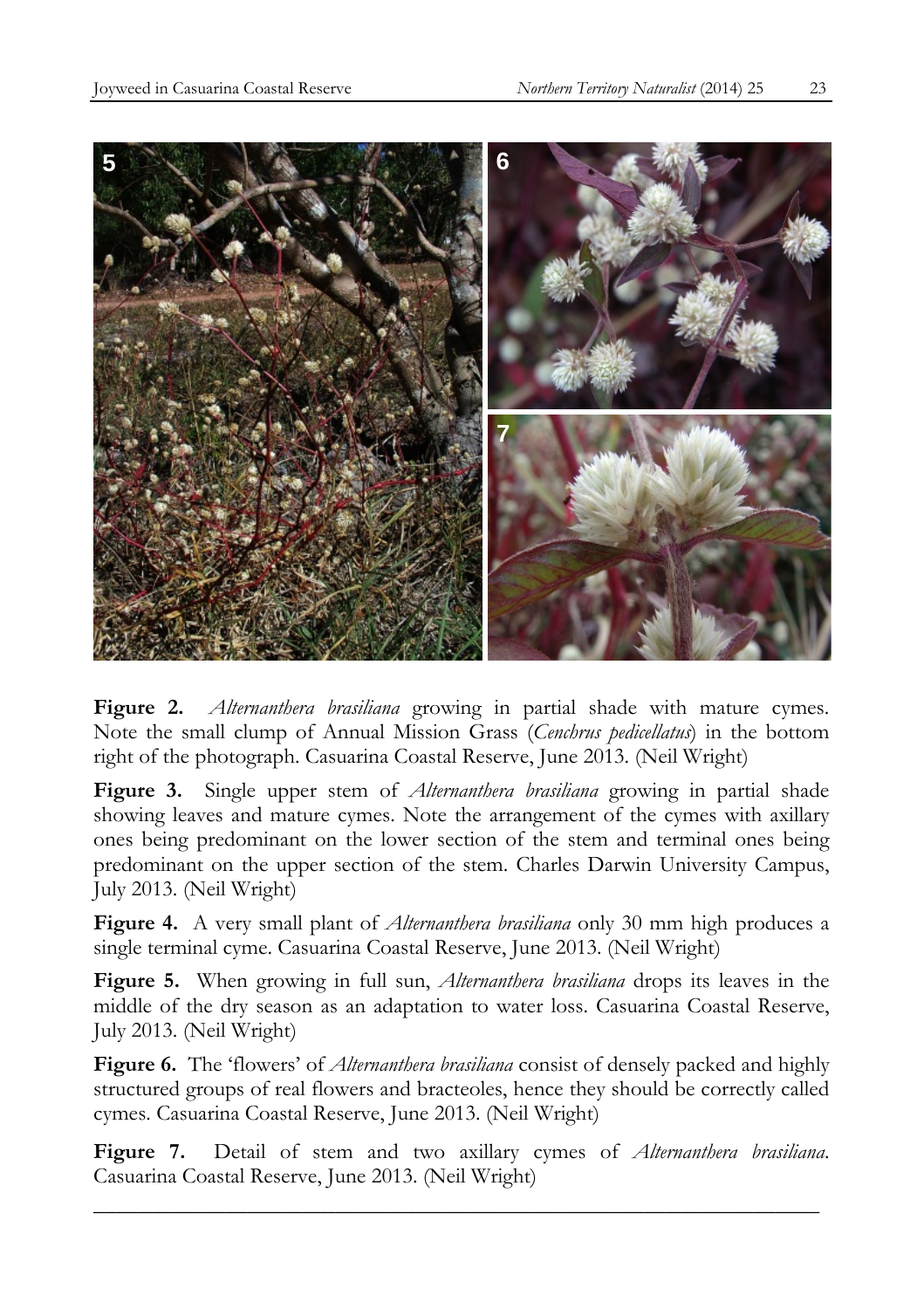## **Ecology**

The following notes relate to the ecology of Joyweed in the Casuarina Coastal Reserve north of Darwin city. It is perennial, with individual plants living for at least 10 years (my estimation). Joyweed is an extreme opportunist, growing both in full sunshine on the margin of dry woodland and mown areas and under deep shade in closed-canopy forest. Vegetative growth frequently occurs at ground level from the base of the stem to produce a multi-stemmed shrub. The stems can develop adventitious roots from the nodes if they are covered with topsoil. Vegetative regrowth occurs readily from pieces of the stem that accidentally drop onto moist ground during the wet season, but it definitely does not occur during the dry season when the ground is rock-hard. Repeated mowing (or clipping in the case of garden plants outside the Reserve) results in a tight bushy shrub. Like mowing, trampling also induces further regrowth from the base of the stem. I have never seen any (vertebrate or invertebrate) predator eating Joyweed, or any signs of predation. Growth is extremely rapid following the first rain of the build up and during the wet season, but it halts completely during the dry season. Plants drop their leaves in the middle of the dry season, and they then consist only of leggy deep maroon stems supporting numerous white cymes (Figure 5). The full complement of cymes appears early in the dry season (May) and remains fertile throughout the dry season as cycle after cycle of flowers becomes mature within them. The cymes become brittle and detach easily as the dry season progresses (August to November). Therefore, the claim that flowers [i.e. cymes] "are seen throughout the year" (Smith 2011: 57) is certainly incorrect for the plants growing in the Coastal Reserve, though each cyme persists for up to eight months. The toughness of the cymes probably explains why they persist for so long. From my observations it seems that the seeds most often germinate close to the parent plant where they fall in their 'cocoons' composed of tepals, but they are certainly also spread by floodwaters; perhaps the tepalar 'cocoons' are buoyant? The presence of adults does not prevent the germination of seedlings underneath them, so generally several generations will be found growing side by side.

In the Casuarina Coastal Reserve, maximum density of Joyweed is about 100 plants per m2 and this density is achieved along the margin of the dry woodland forest where it abuts mown areas. In deep shade along freshwater creek banks under the closed canopy of the native Satinash tree (*Syzygium nervosum*) where the ground is moister for longer, the density of Joyweed drops to about 5 plants per m<sup>2</sup>. But, as mentioned above, those plants growing in shade can be four times the height of the plants growing in full sun so they have about the same number of cymes. Since no Joyweed plants were observed growing in saline soils as occur at the margins of the tidal creeks that drain into Sandy Creek, I assume it cannot tolerate any salinity.

In the woodland habitats in the Coastal Reserve, disturbance happens every day due to the activities of Orange-footed Scrubfowls (*Megapodius reinwardt*). These strong birds scrape down to 10 cm when foraging and even deeper when tending their massive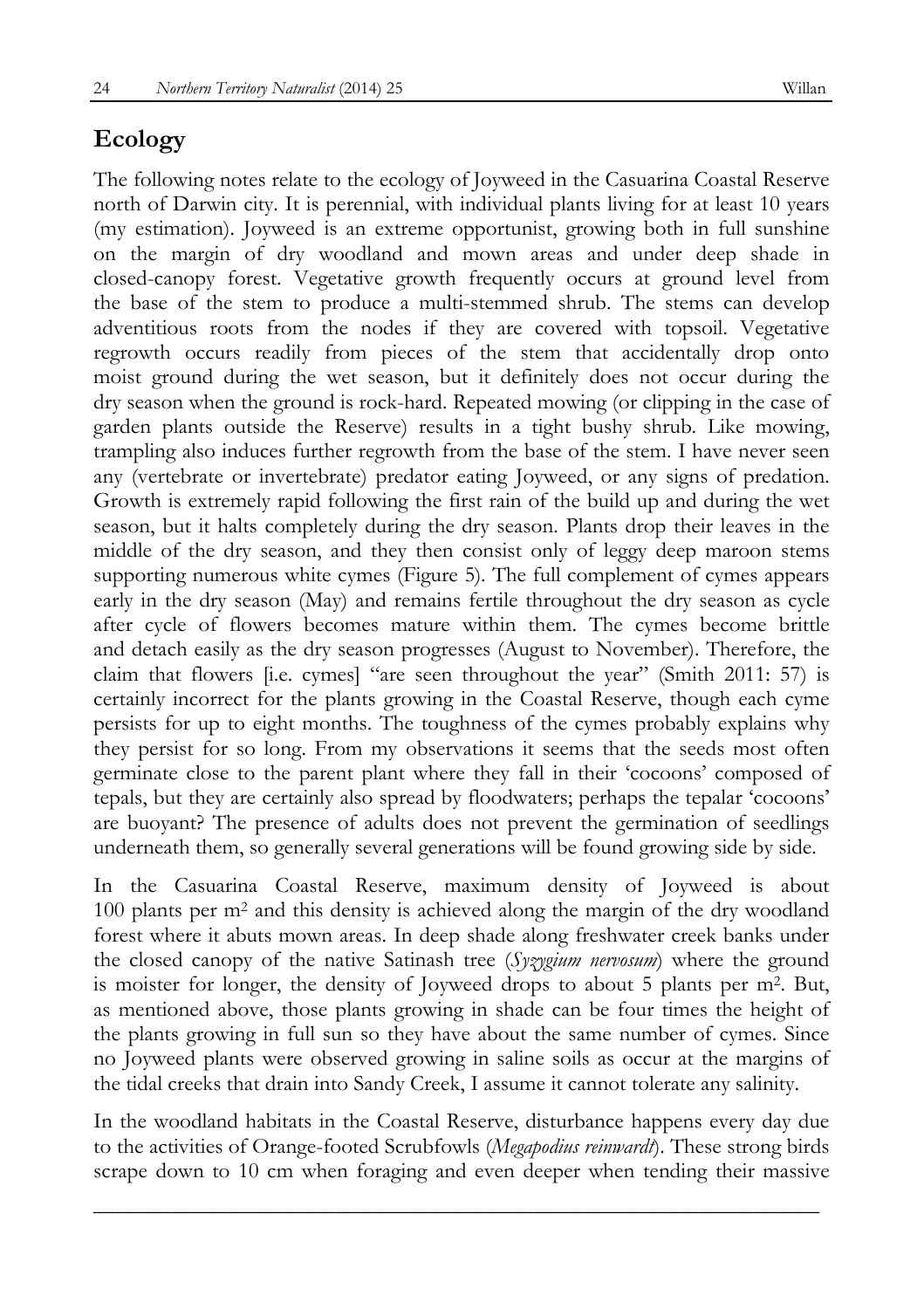communal mounds. So nowhere in the Coastal Reserve can really be considered as undisturbed and thus unable to be colonised by Joyweed. Indeed, the largest patch of Joyweed (approx 0.07 ha in area) lies within the territory of a resident pair of Scrubfowls, and is also less than 200 m away from a massive Scrubfowl mound that is regularly tended by these unrelenting gardeners.

Dry season fires burn stems, leaves and cymes to destruction, but individual Joyweed plants can regenerate from the base of the stem at ground level.

In summary, Joyweed can certainly hold its own with the worst of the environmental weeds in the Casuarina Coastal Reserve. However, as for Lantana (*Lantana camara*) (pers. obs.), I think the Reserve mostly provides sub-optimal habitat for Joybush because of the Top End's extended dry season. During the dry months Joybush makes no vegetative growth and pieces of its stem cannot root if they fall onto the ground. Some Joyweed plants growing in full sunshine certainly do die completely towards the end of the dry season, even after they have dropped their leaves.

#### **Management**

The Casuarina Coastal Reserve Landcare Group (CCRLG) was formed in 1998. Its first priority was to remove the invasive weeds that were threatening the natural habitats in the Reserve, particularly the non-declared weed Coffee Bush and the declared weed Candlebush (*Senna alata*). These weeds were targeted for removal around a man-made enlargement of the permanently freshwater uppermost reach of Sandy Creek. This section of the creek receives almost all the stormwater from the suburb of Tiwi through a large drain that runs underneath Rocklands Drive. Following the campaign to remove these weeds during the dry season of 1998 and to replant the area with seedlings of native plants during the following wet season, the rehabilitated area received little attention as the philosophy was to let the native vegetation return on its own accord (Louise Finch, pers. comm.). One large fire devastated the northernmost plantings in 2009 and a smaller fire burnt the margin lightly again in June 2013. There was definitely no Joyweed in the area in 2001 (pers. obs), however when I revisited the area 11 years later (i.e. in June 2012) I discovered one large and dense patch of Joyweed centered at 12.3612°S, 130.8732°E. Searches revealed multiple smaller patches, mostly on the forest margin, southwest of this patch plus half a dozen small patches within small isolated tree 'islands' (mostly consisting of single *Wrightia pubescens* trees) located about 5 m east of these patches, as well as multiple much smaller patches on the forest margin northeast to the CCRLG's 'Moth Block' site at 12.3574°S, 130.8756°E. Therefore, the total linear extent of Joyweed in this section of the Coastal Reserve is presently 0.68 km. Early in 2013, a further two patches were discovered 1 km southwest in woodland at the rear of the Charles Darwin University campus (centered at 12.3680°S, 130.8658°E and at 12.3702°S, 130.8664°E), where it is adjacent to the Coastal Reserve. At the time of writing, I have not undertaken a thorough survey of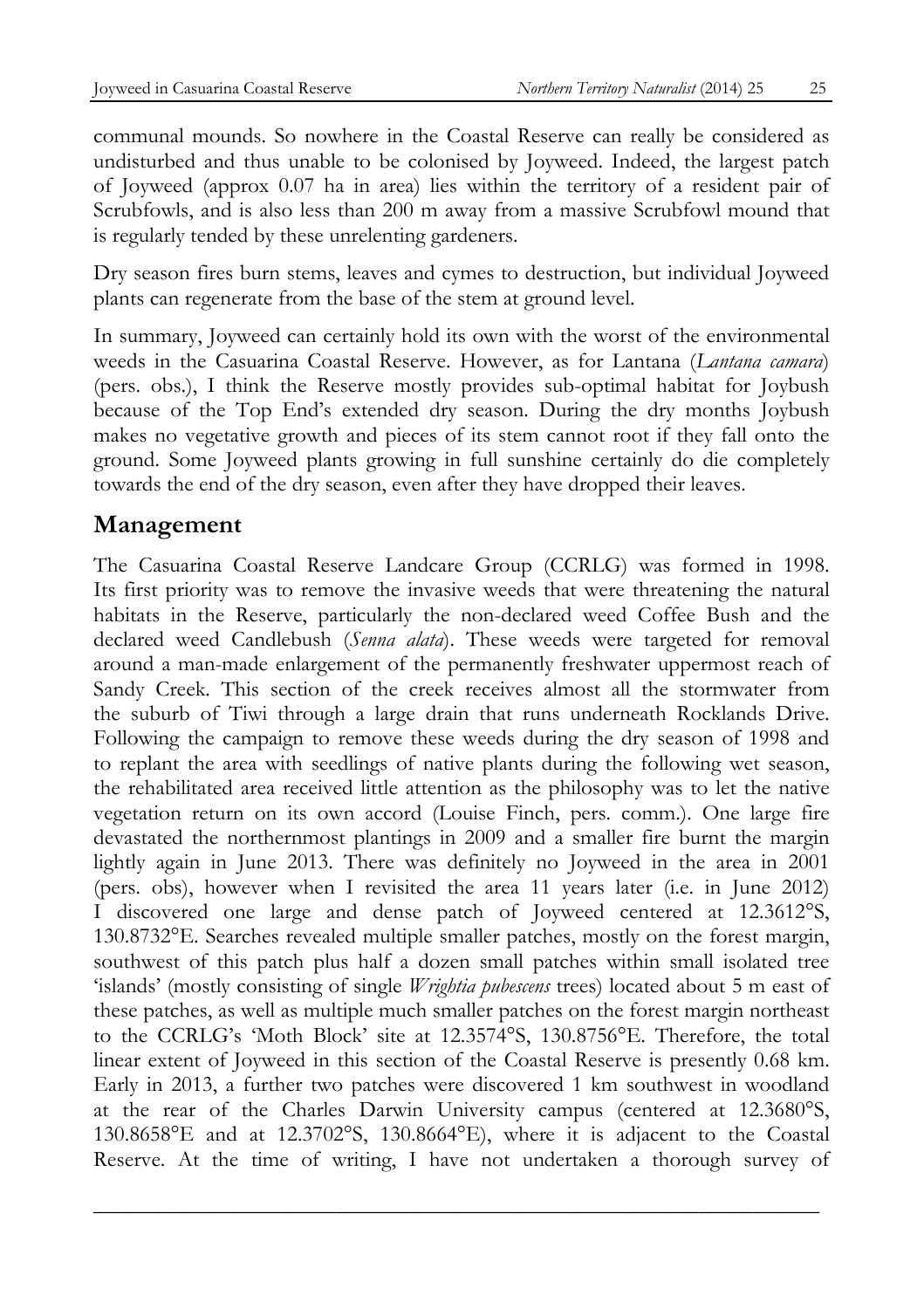the northern section of the Coastal Reserve for Joyweed, so I do not know if there are more patches around Lee Point or Buffalo Creek.

In the central western sections of the Casuarina Coastal Reserve with which I am familiar, the spread of Joyweed is mostly due to transport of seeds (inside their tepalar 'cocoons') when the ground is temporarily flooded during the wet season. However, additional spread has definitely occurred in patches that I liken to spot fires along the margin of the forest. It is likely that seeds are also moved by activities such as mowing and slashing, and even possibly transported by humans and dogs walking through the area. I am certain that no spread of seeds occurs by wind as the reproductive portions (i.e. the cymes themselves and the tepalar 'cocoons') are quite heavy. The question of seed viability remains open. Based on my 2012 trial removal (see below), I had concluded that the seeds can remain viable in the topsoil for no longer than one wet season, but the Internet site *Pacific Island Ecosystems at Risk* contains a communication from the experienced botanist Barbara Waterhouse that the seeds appear to have the ability to remain dormant for a long period (Institute of Pacific Islands Forestry 2010). The matter can be resolved by monitoring the plots in the Coastal Reserve from which flowering plants have been completely removed, which I intend to do.

Joyweed is regarded as an environmental weed in the Northern Territory (Smith 2011), as it is in northern Queensland and northern Western Australia. It has escaped cultivation and become naturalised, particularly along waterways in the warmer and wetter coastal areas of northern Australia. It is included in some environmental weed lists in eastern Queensland (e.g. in Ipswich City and in the Redland Shire) and is regarded as an emerging weed or 'sleeper weed' in the Katherine region (Queensland Government 2011). It is also seen as a threat to native ecosystems on Aboriginal lands in the Northern Land Council area (Smith 2002).

The only locality in the Darwin region at which Joyweed is recorded outside cultivation is the Casuarina Coastal Reserve. Beyond the Coastal Reserve, Joyweed is also recorded from Virginia in the Litchfield Shire (Figure 1; Ian Cowie pers comm., 2013), but the Herbarium's data are not comprehensive. The present Plan of Management for the Coastal Reserve (Parks and Wildlife Commission of the Northern Territory 2002: Section 9.5.3) does include *Alternanthera brasiliana* (under its synonym *A. dentata*) as a weed, but not a declared weed. That Plan aspires to manage the impact of weeds and also to develop strategies to manage weeds.

Despite most of the Coastal Reserve not being an optimal habitat (as argued above) for Joyweed, it is rapidly invading habitats that have been both 'disturbed' by human activities and fire and 'undisturbed' by humans. Its preference for moist soils and for locations alongside freshwater streams – its optimal habitat by my estimate – make it a real worry as it could potentially occupy all such habitats in the Reserve. Indeed, it could be argued that Joyweed has the potential to threaten the ecosystem within the entire Reserve. Observations at the Tiwi site have shown that the patches of dense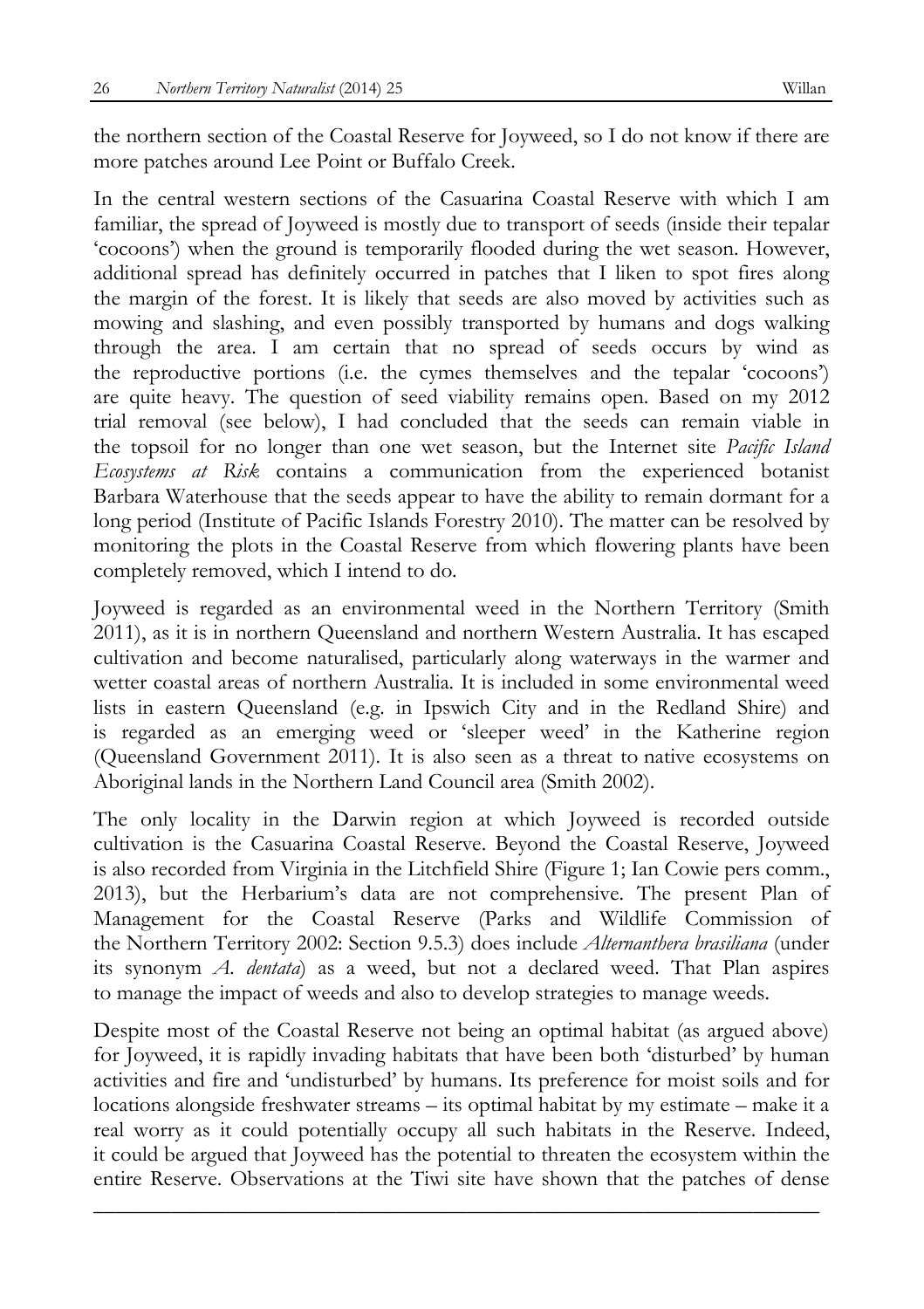Joyweed have prevented the regrowth of seedlings of native plants. Individual plants tolerate fires by resprouting from the base of the stem, so fire is not effective in killing Joyweed. The vivid maroon swathe of Joyweed along the front of the woodland contravenes the aesthetics of the Reserve. On repeated occasions I have come across patches of Joyweed trampled by itinerants as they walk to and from their dry season drinking campsites in the Coastal Reserve, yet on no occasion have I ever seen any indication of them using the plant as a natural medicine. This despite its supposed healing qualities mentioned previously. And lastly, Joyweed is not eaten by or controlled by any (invertebrate or vertebrate) herbivore. All these undesirable attributes render its eradication from the Coastal Reserve and the University campus highly desirable.

Removal of Joyweed from the Coastal Reserve by hand pulling is possible at this time, but it will be a labour intensive and time consuming task. As a trial, a patch of Joyweed of mixed ages approximately 20 m2 in area that was growing moderately densely in shade besides Tiwi Creek (centered at 12.3611°S, 130.8730°'E) and had definitely never been subject to a targeted or general eradication campaign previously (pers. obs.) was completely removed by careful hand pulling in July 2012. This removal took about six hours of work. The initial removal required follow-up removal of newly-germinated seedlings and resprouted plants (see below) in March 2013, a task that only took one hour. That trial was made easier by the unusually dry wet season of 2012/2013 with almost no flooding, so consequently there was little spread of seedlings from elsewhere. During the trial it was noted that plants that had snapped off at ground level when they were being pulled out (a frequent occurrence) readily resprouted from the base of the stem. Therefore, it is essential to pull the roots out as well as the stems during hand removal.

My observations on Joyweed in the Coastal Reserve can be extrapolated to other localities and parts of Australia with different climatic regimes. I know it is a pessimistic conclusion, but seemingly nothing can control this weed in those tropical and subtropical regions that experience warm climates and moist soils year round!

### **Acknowledgements**

Michael Chaddock and Neil Wright assisted me with the removal of the trial patch of Joyweed in 2012, and Neil kindly took all the photographs for this article. Warm thanks are extended to Ian Cowie (Northern Territory Herbarium) for giving me a practical lesson on the structure of Joyweed 'flowers' and for information from the Northern Territory Herbarium's database on its distribution. Immense thanks are also owed to Louis Elliott (Northern Territory Weed Management Branch) for discussing the technical and legal aspects of 'weeds' in the Northern Territory with me. Louis also kindly provided Figure 1. Maria Wauchope (Senior Park Planner, Northern Territory Parks and Wildlife Commission) provided an electronic copy of the present (2002) Plan of Management for the Casuarina Coastal Reserve.